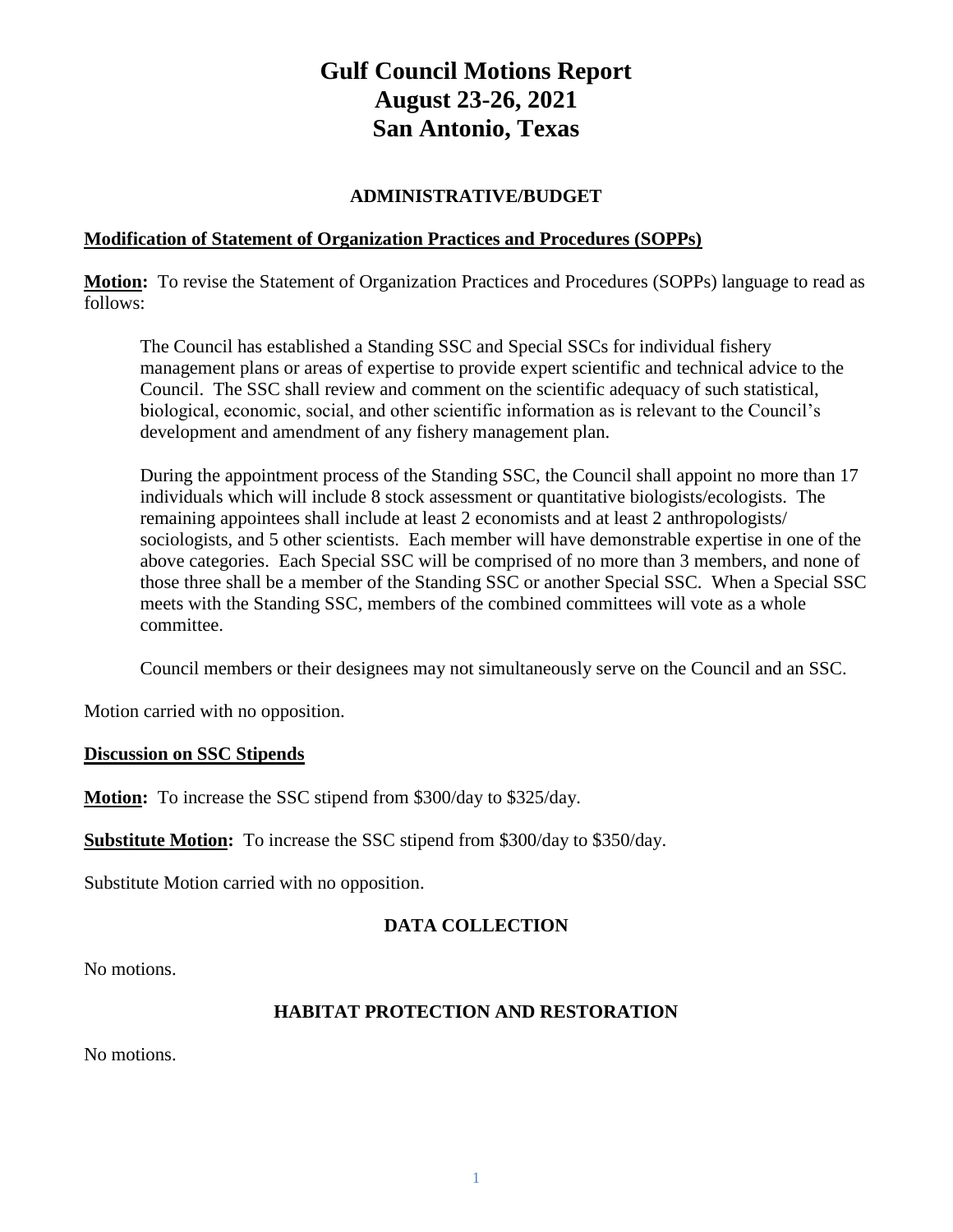## **LAW ENFORCEMENT**

#### **Approval of Cooperative Law Enforcement Strategic Plan 2021-2024**

**Motion:** To approve the 2021-2024 Cooperative Law Enforcement Strategic Plan.

Motion carried with no opposition.

#### **Approval of Cooperative Law Enforcement Operations Plan 2021-2022**

**Motion:** To approve the 2021-2022 Cooperative Law Enforcement Operations Plan.

Motion carried with no opposition.

#### **MACKEREL**

#### **Public Hearing Draft Amendment 32: Modifications to the Gulf of Mexico Migratory Group Cobia Catch Limits, Possession Limits, Size Limits, and Framework Procedure**

**Motion:** To take Amendment 32: Modifications to the Gulf of Mexico Migratory Group Cobia Catch Limits, Possession Limits, Size Limits, and Framework Procedure out for public hearings.

Motion carried with no opposition.

#### **REEF FISH**

## **Draft Framework Action: Modification of Gulf of Mexico Red Grouper Catch Limits**

**Motion:** In Action 1, to make **Alternative 2** the preferred.

**Alternative 2**: Modify the red grouper OFL, ABC, ACLs, and ACTs based on the recommendation of the Scientific and Statistical Committee (SSC), as determined from the 2021 red grouper stock analyses provided by the Southeast Fisheries Science Center and using the sector allocations as well as the ACL and ACT buffers for red grouper set forth in Reef Fish Amendment 53.

| <b>OFL</b> | <b>ABC</b> | <b>Total</b><br>$\bf{ACL}$ | Comm<br>$\mathbf{A}\mathbf{C}\mathbf{L}$ | Rec<br><b>ACL</b> | Comm<br><b>ACT/Quota</b> | Rec<br>ACT |
|------------|------------|----------------------------|------------------------------------------|-------------------|--------------------------|------------|
| 5.99       | 4.96       | 4.96                       | 2.94                                     | 2.02              | 2.79                     | 1.84       |

\* Values are in millions of pounds, gutted weight.

Motion carried with one in opposition.

**Motion:** To request the SEFSC complete a red grouper analysis similar to the analysis done for king mackerel, which will show estimates of what the historical OFLs and ABCs would have been with FES landings.

Motion carried with no opposition.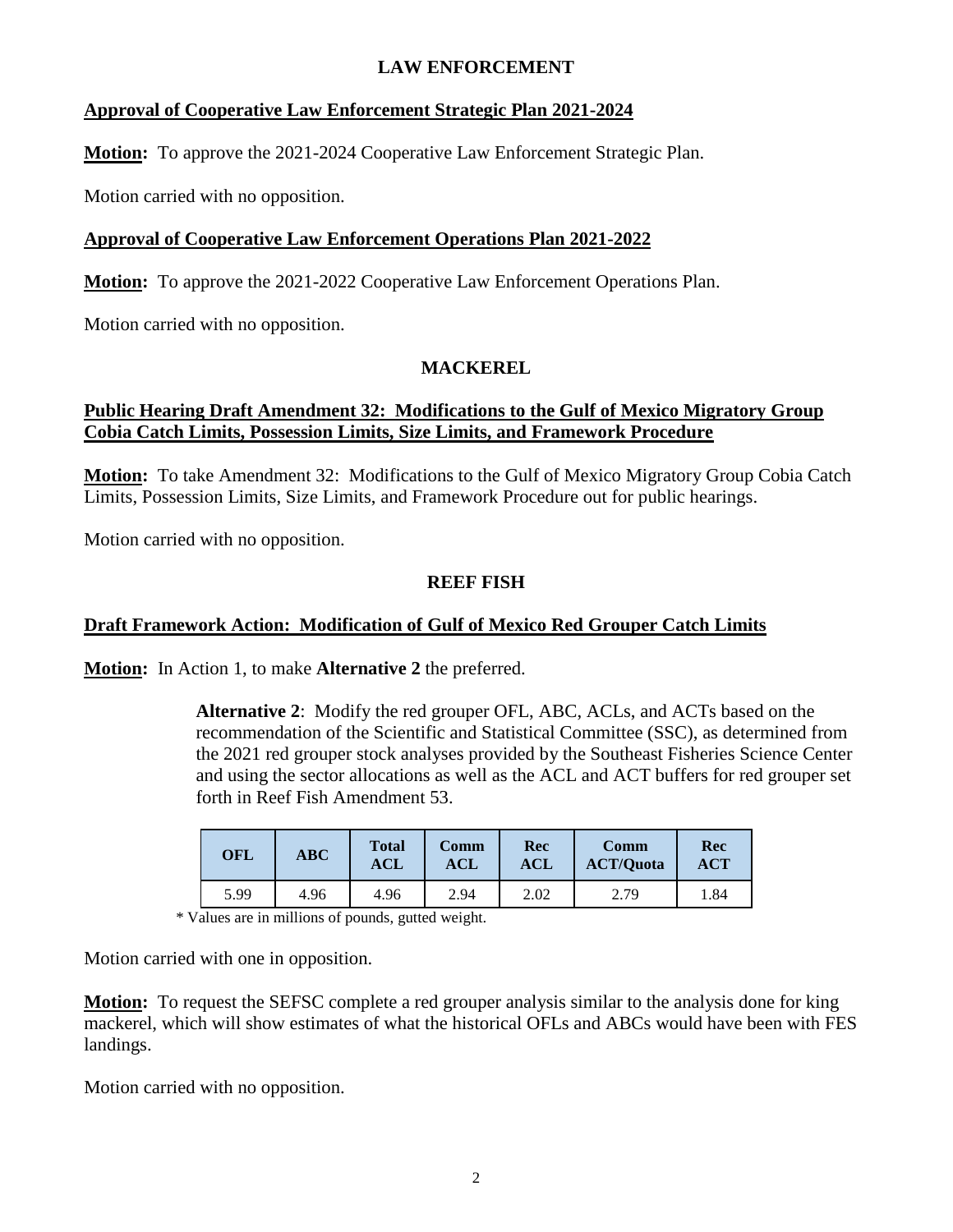#### **Discussion of Final Document – Framework Action: Gulf of Mexico Red Snapper Recreational Data Calibration and Recreational Catch Limits**

**Motion:** In Action 1, to make **Alternative 3** an additional preferred to the Preferred Alternative 2 with the following modification:

> **Alternative 3**: For 2022 only, reduce each of the state-specific red snapper private angling component ACLs by 23%, retaining the allocation percentages established in Amendment 50A of the Reef Fish FMP. The resulting state-specific ACLs are as follows:

Alabama 864,450 lbs ww Florida 1,473,357 lbs ww Louisiana 628,499 lbs ww Mississippi 116,694 lbs ww Texas 204,131 lbs ww

The 23% buffer will be applied to any subsequent increase in the state-specific ACLs for the recreational private angling component for red snapper.

Motion failed 3 to 13 with one abstention.

**Motion:** To request the NOAA Office of Science and Technology work with the Gulf States Marine Fisheries Commission and associated State Partners to conduct a data workshop, to include an examination of how wave-specific estimates associated with low sample size and shortened seasons may affect CHTS/FES recreational red snapper landings and corresponding calibration ratios, as well as consideration of 2020 data. Findings from this workshop, including recalculated calibration ratios and associated data inputs, shall be reviewed for appropriateness for management use by the SSC prior to calibration implementation currently scheduled to occur on January 1, 2023.

Motion carried with no opposition.

**Motion:** In response to the direction of the United States Congress in the 2021 CJS Appropriations legislation that passed by broad bipartisan support, I move that before making any related regulatory changes derived from recreational landings calibration, NMFS, as directed by Congress, is to address the question of which data collection system (i.e., MRIP or the catch data programs administered by the Gulf States) are providing the best estimates of recreational red snapper catch in the Gulf of Mexico and for NMFS to contract with a non-governmental entity with expertise in statistics and fisheries-dependent data collection to provide the following: (1) an independent assessment of the accuracy and precision of both the Federal and State recreational catch data programs in the Gulf of Mexico; (2) recommended improvements to be made to the Federal and State recreational catch data programs in the Gulf of Mexico to improve accuracy and precision; (3) an independent assessment, based on the results of the two prior items, to how best to calibrate the Federal and State recreational catch data programs in the Gulf of Mexico to a common currency; and (4) a determination of a simple state-by-state exploitation rate (F) using total combined fishery-dependent sources of state harvest from commercial anglers and federally-permitted anglers interchanged with Federal and state recreational data program estimates and abundance estimates off respective states from the Great Red Snapper Count.

Motion carried 11 to 4 with two abstentions.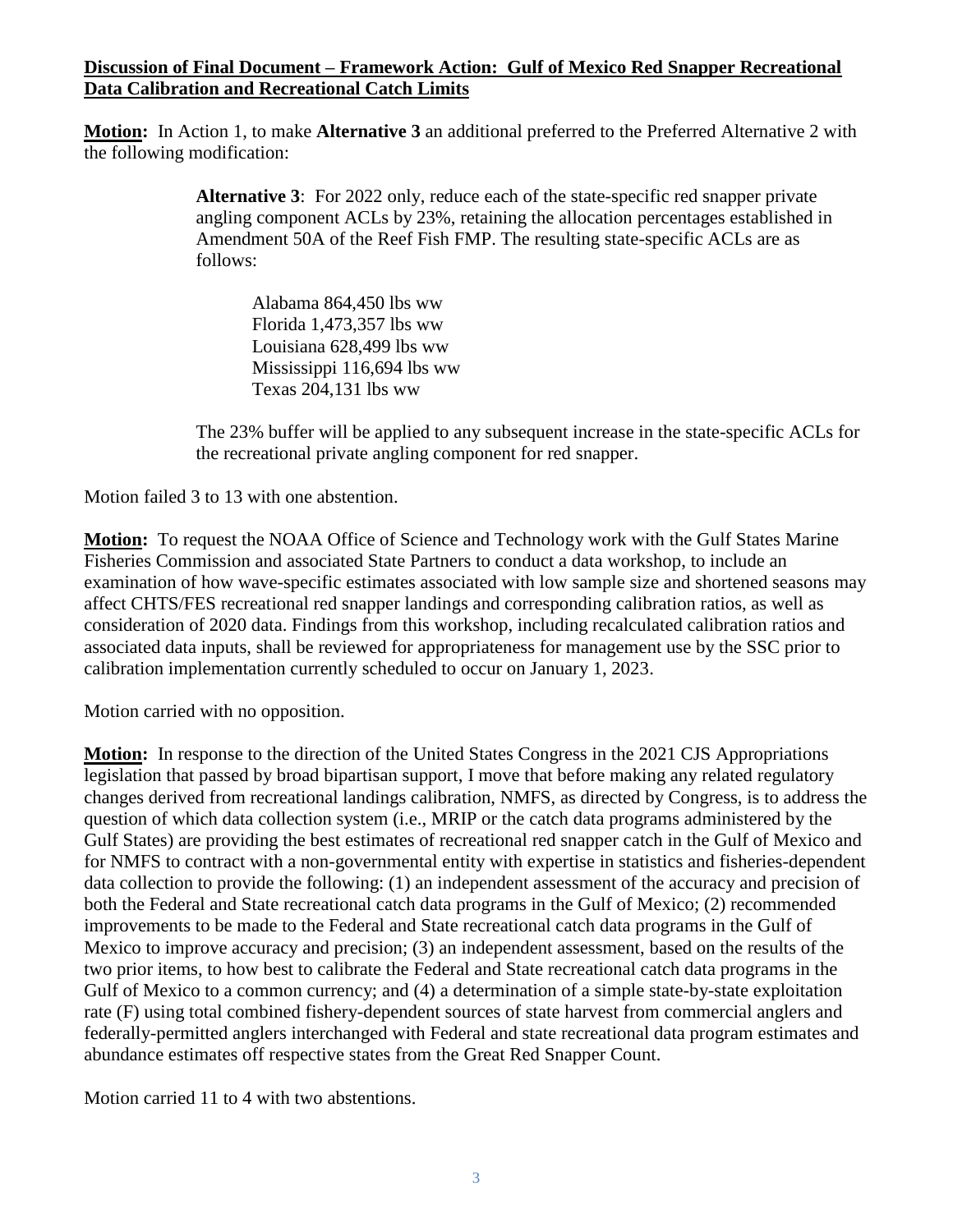#### **Reef Fish Amendments 36B and 36C: Modifications to Individual Fishing Quota (IFQ) Programs**

**Motion:** In Action 3.1, to make **Alternative 1** the preferred.

**Alternative 1**: No Action. There is no share limit for permit-exempt shareholder accounts that do not have a permit. The existing share cap for each share category that applies to any U.S. citizen or permanent resident remains in place.

Motion carried with no opposition.

**Motion:** In Action 3.2, to make **Alternative 2** the preferred.

**Alternative 2**: Shareholder accounts that have been closed may be reopened, but a reopened account becomes a permit-required account and must be associated with a commercial reef fish permit to hold shares. The time periods provided under Action 2 to bring an account into compliance following implementation of this amendment would apply to reopened accounts, if selected.

Motion carried with no opposition.

**Motion:** In Amendment 36B, Action 2, to make **Alternative 4** and **Option 4b** an additional preferred.

**Alternative 4**: If shares are acquired from an inheritance or other legal proceeding (e.g., divorce) and the shares are transferred to a permit-required shareholder account, the shareholder must divest of the account's shares as needed to meet the requirements set in Action 1 or the shares will be reclaimed by NMFS:

**Option 4b**: 3 years following the date the shares were transferred into the account.

Motion carried with no opposition.

**Motion:** In Draft Amendment 36C, to move Action 3 to Considered but Rejected.

Action 3 – Accuracy of estimated weights in advance landing notifications

Motion carried with no opposition.

**Motion:** To form a small facilitated Focus Group of knowledgeable individuals, selected by a process approved by the Regional Administrator and Council and Reef Fish Committee Chairs, to provide a detailed plan for the following:

- 1. Define the changes needed for an improved IFQ program for RS, G-TF to specifically address minimizing discards, fairness and equity, and new entrants' issues.
- 2. Report their findings to the SSC and appropriate APs for review and advice to the Council.

Motion carried to 13 to 3 with one abstention.

#### **REEF FISH OTHER BUSINESS**

**Motion:** To request a presentation to the Gulf Council by an appropriate representative or author(s) of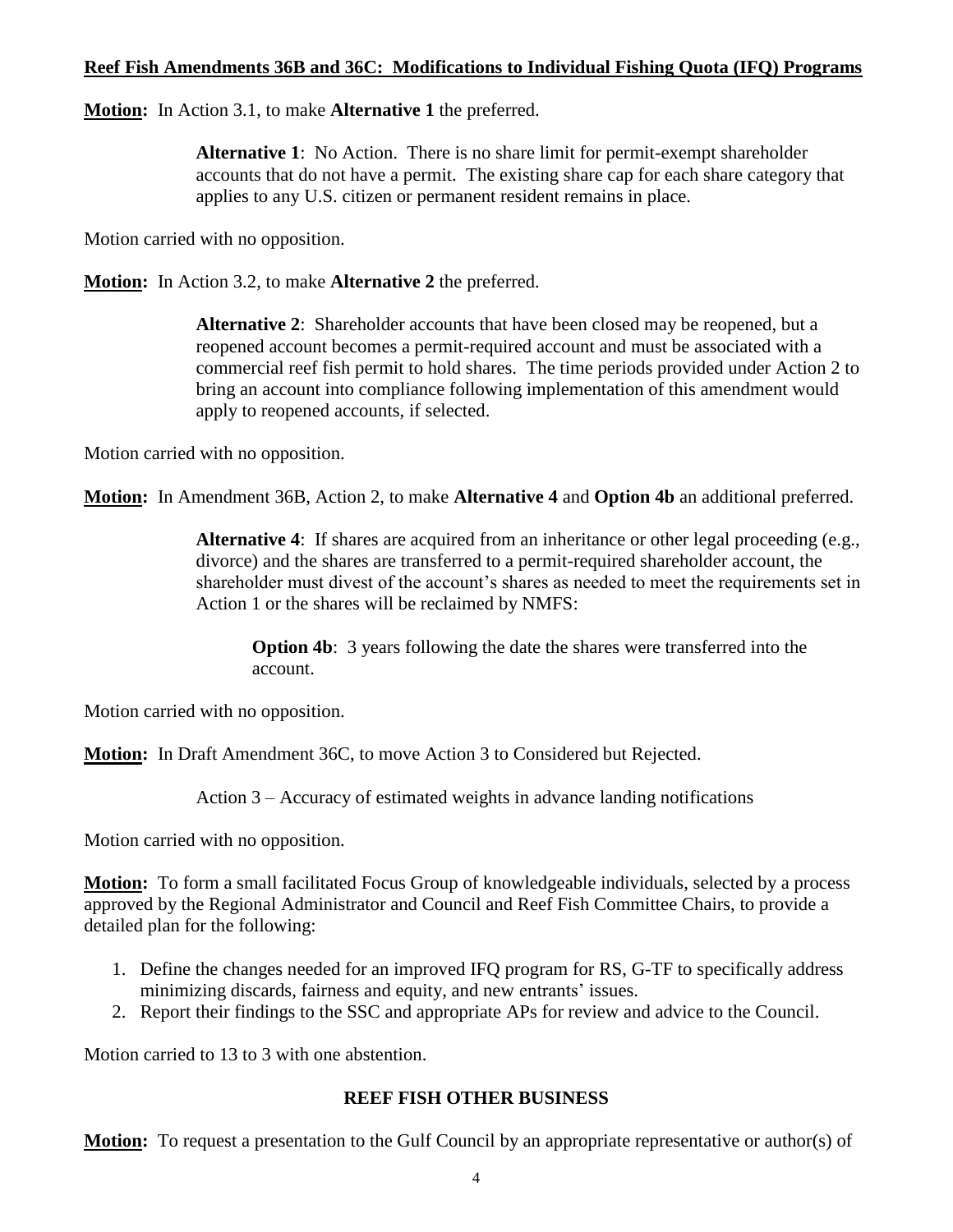the National Academy of Sciences report, Data and Management Strategies for Recreational Fisheries with Annual Catch Limits.

Motion carried with no opposition.

**Motion:** To have a written interpretation from NOAA General Counsel regarding the use of National Standard 6 – Variations and Contingencies, and when it is appropriate to use alternative management measures as they relate to issues in the Gulf of Mexico, and in particular state-based management programs and short season management.

Motion carried 15 to 1 with one abstention.

## **SHRIMP**

## **Draft Framework Action: Modification of the Vessel Position Data Collection Program for the Gulf of Mexico Shrimp Fishery**

**Motion:** In Action 1, to remove **Option 2b** and **Option 3b**.

**Option 2b**: All owners or operators of a shrimp vessel with a valid or renewable SPGM would be required to install an approved device, as defined in the alternative.

**Option 3b**: All owners or operators of a shrimp vessel with a valid or renewable SPGM would be required to install an approved device, as defined in the alternative.

Motion carried with no opposition.

**Motion:** In Action 1, to add the following language to **Alternatives 2** and **3**.

**Alternative 2**: The owner or operator of a shrimp vessel with a valid or renewable Gulf shrimp moratorium permit (SPGM) would be required to install an approved vessel monitoring system (VMS) that archives vessel position "when on a fishing trip in the Gulf of Mexico" and automatically transmits that data via cellular service to NMFS.

**Alternative 3**: The owner or operator of a shrimp vessel with a valid or renewable SPGM would be required to install an approved electronic logbook that archives vessel position "when on a fishing trip in the Gulf of Mexico" and automatically transmits that data via cellular service to NMFS.

Motion carried with no opposition.

**Motion:** In Action 1, to add the following language to **Alternative 2**:

**Alternative 2**: "Implement a VMS requirement for the Gulf shrimp fishery." The owner or operator of a shrimp vessel with a valid or renewable Gulf shrimp moratorium permit (SPGM) would be required to install an approved vessel monitoring system (VMS) that archives vessel position "when on a fishing trip in the Gulf of Mexico" and automatically transmits that data via cellular service to NMFS.

Motion carried with one in opposition.